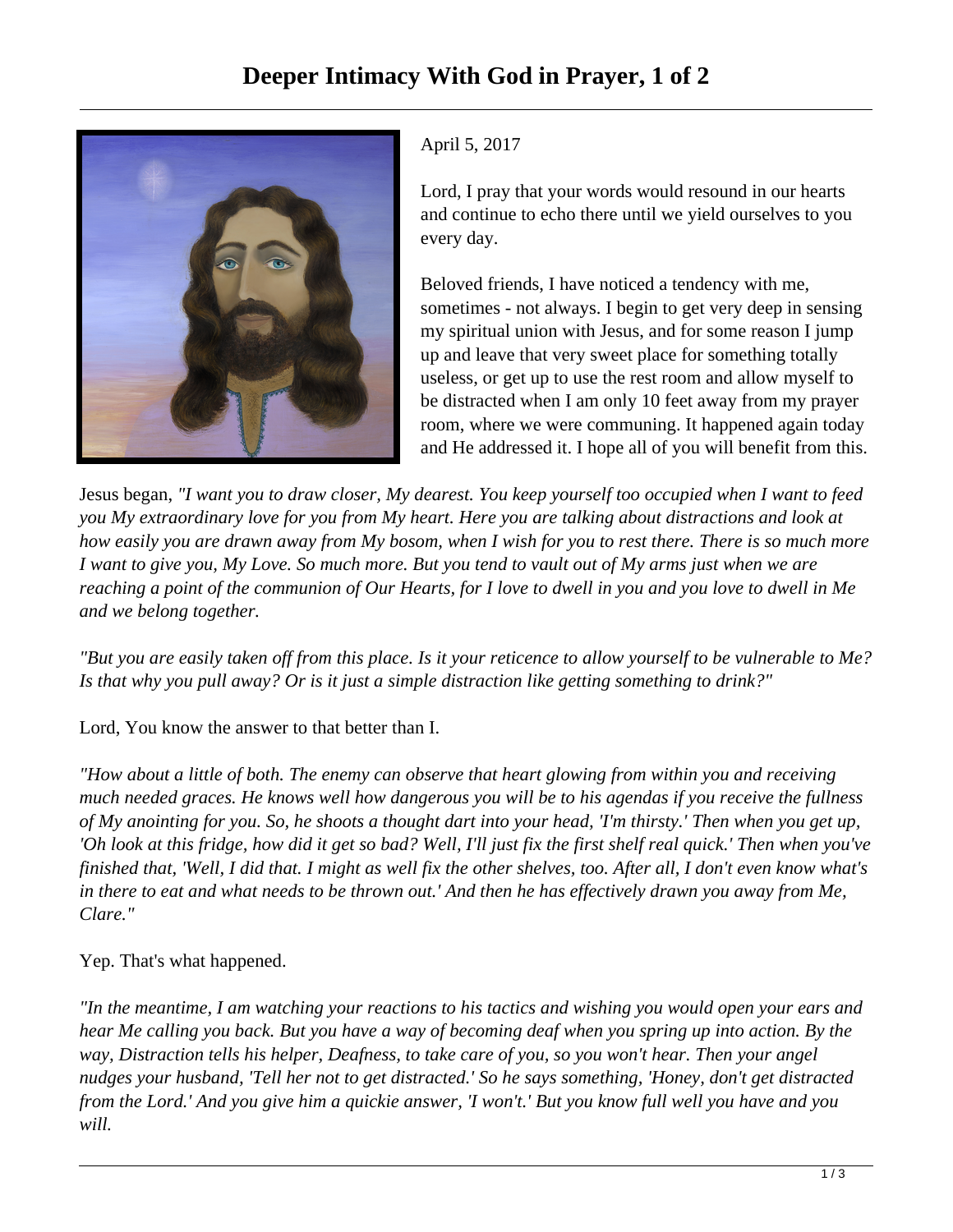## *"So I wait.*

*"How is it that the King must wait for His Queen?"*

Oh, that's not good, Lord. That's not good at all.

"Yes, I know. You lose graces. You hurt Me. I have given Myself to you and you have treated Me of lesser importance than your refrigerator. Do you see this?"

Regrettably, Lord, I do. I was wrong to do that. Lord, please forgive me.

*"Will you try harder next time? Actually what I want to say is, will you say 'NO' next time? 'Cause I guarantee you, there will be a next time. As long as the devils are able to do this, they will continue. They stop when you deny them so many times they know their efforts will be wasted because you will turn them down."*

Lord, what can I do to repair this damage?

*"Come back to Me and linger in prayer for longer. I long for you, as you long for Me. I miss you, Clare. I miss our deep times together. Don't do to Me what many other ministers do. They cut their time short, because the put tending the flock or personal needs above My need to be with them. Please don't do that to Me. Do not give that example to your flock. The flock follows the shepherdess, so by your example, My Love, you are bound to live for Me every moment of your life.* 

*"You see, My People, your creative endeavors are only as good and deep as your relationship with Me. If you want to communicate Me to others, you must absorb more and more of Me so you can become like Me. When we are together, I move Heaven and Earth to provide you with fresh manna, fresh anointing, fresh hope and inspiration. When you shortcut that, you shortcut your effectiveness in communicating the Gospel.*

*"But more importantly, I ask you, what is more important to you: feeding your flock or feeding Me the sweet nectar of your love? So many think I am remote and have no needs whatsoever. I am complete in and of Myself. How wrong they are!!* 

*"Your cats look at you and perhaps think that way because you look so able to feed and groom yourself without their help. But they have come to recognize that you gain emotional strength by snuggling with them and petting them and they bond to you as if you were their birth mother, because you are caring for them as she did.*

*"The truth is, yes, you can function quite well indeed without your kitties. But you choose not to. You choose to make yourself vulnerable to them, you choose to 'need' them.* 

*"Don't suppose that I am like a plastic Buddha that has no feelings. I am your Creator, Who created you for the express purpose of having a relationship with Me. I long to be recognized for Who I Am and what I AM to all My creatures.* 

*"The birds, the crickets and even the whales are all aware of this and what scientists do not hear is their*